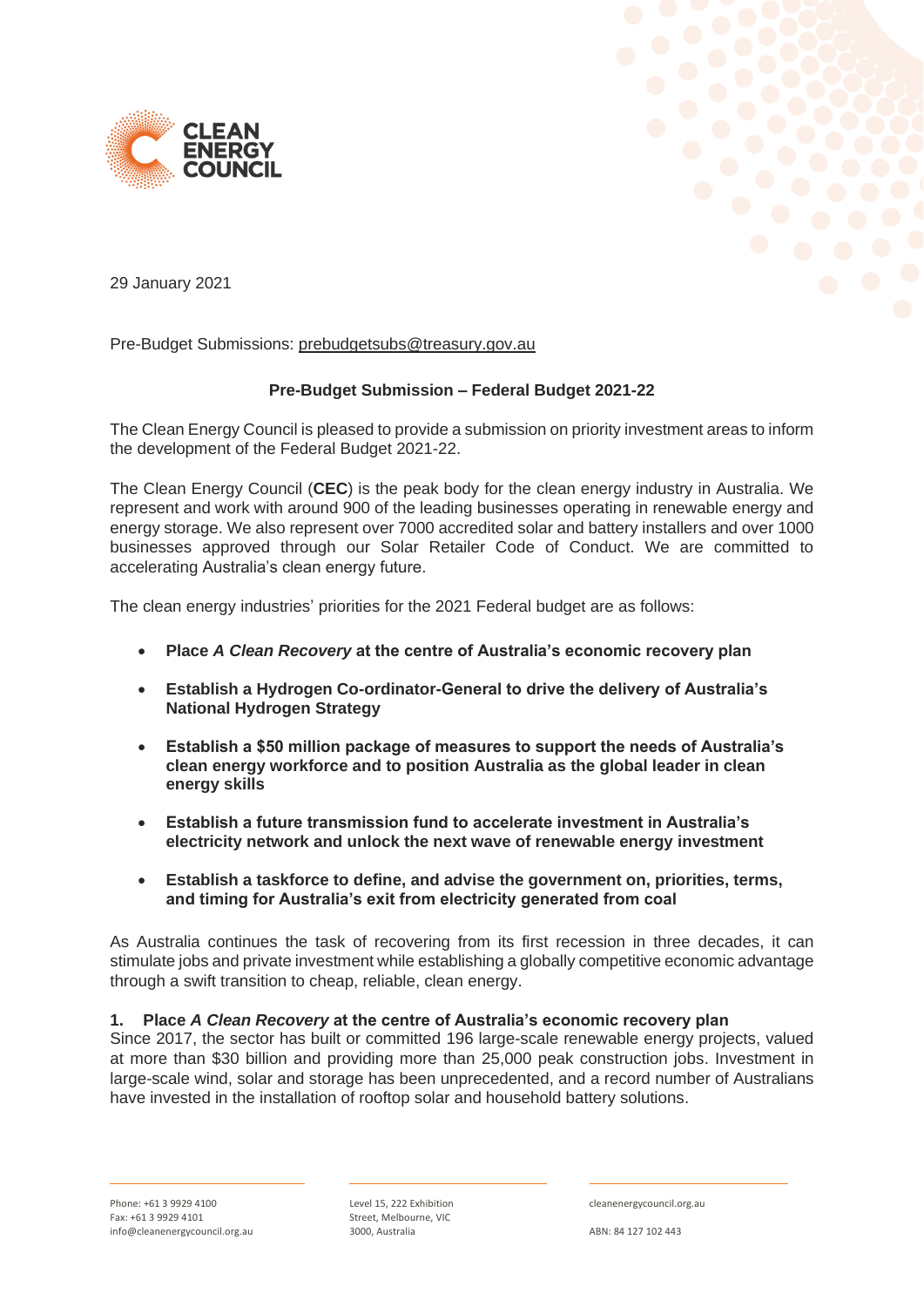Today clean energy employs over 28,000 people, from project managers and construction workers on major project sites through to the 7,000+ accredited installers of rooftop solar and household batteries in our towns and suburbs. Many of these workers are in rural and regional Australia.

Yet Australia's clean energy transition is in its early days. The renewable energy workforce can grow much larger. It could provide tens of thousands of new construction and operational jobs at a time when the country needs the new employment opportunities most, while delivering investment in long-life infrastructure that reduces operating costs for households, business and industry, and lowers Australia's greenhouse gas emissions.

For this to occur, the sector must be stimulated over the next three years. Despite remarkable achievements in the past three years, investment has slowed due to the expiry of the Renewable Energy Target (**RET**), lower electricity prices, the inadequacy of Australia's transmission network and significant barriers to grid connection which have deterred private investors and developers.



**Financially committed projects by MW capacity and number of projects – red line indicates annual average of quarterly data.**

The long-term fundamentals of investment in clean energy remain strong and compelling. We can repeat the success of 'the big build' in this essential infrastructure to support Australia's economic recovery with the Commonwealth Government leadership supporting a co-ordinated effort to remove the barriers to investment.

Substantial levels (26-50 GW) of new private sector capital investment are needed for Australia to replace the certain exit of more than 15 GW of thermal generation over the next 15 years. The existing pipeline of wind and solar projects that already have planning approval equates to over 30 GW. If these projects alone were to be brought forward to assist Australia's economic recovery, they could deliver over \$50 billion in investment (particularly in regional and rural areas) and over 50,000 new direct jobs (and many more indirect jobs).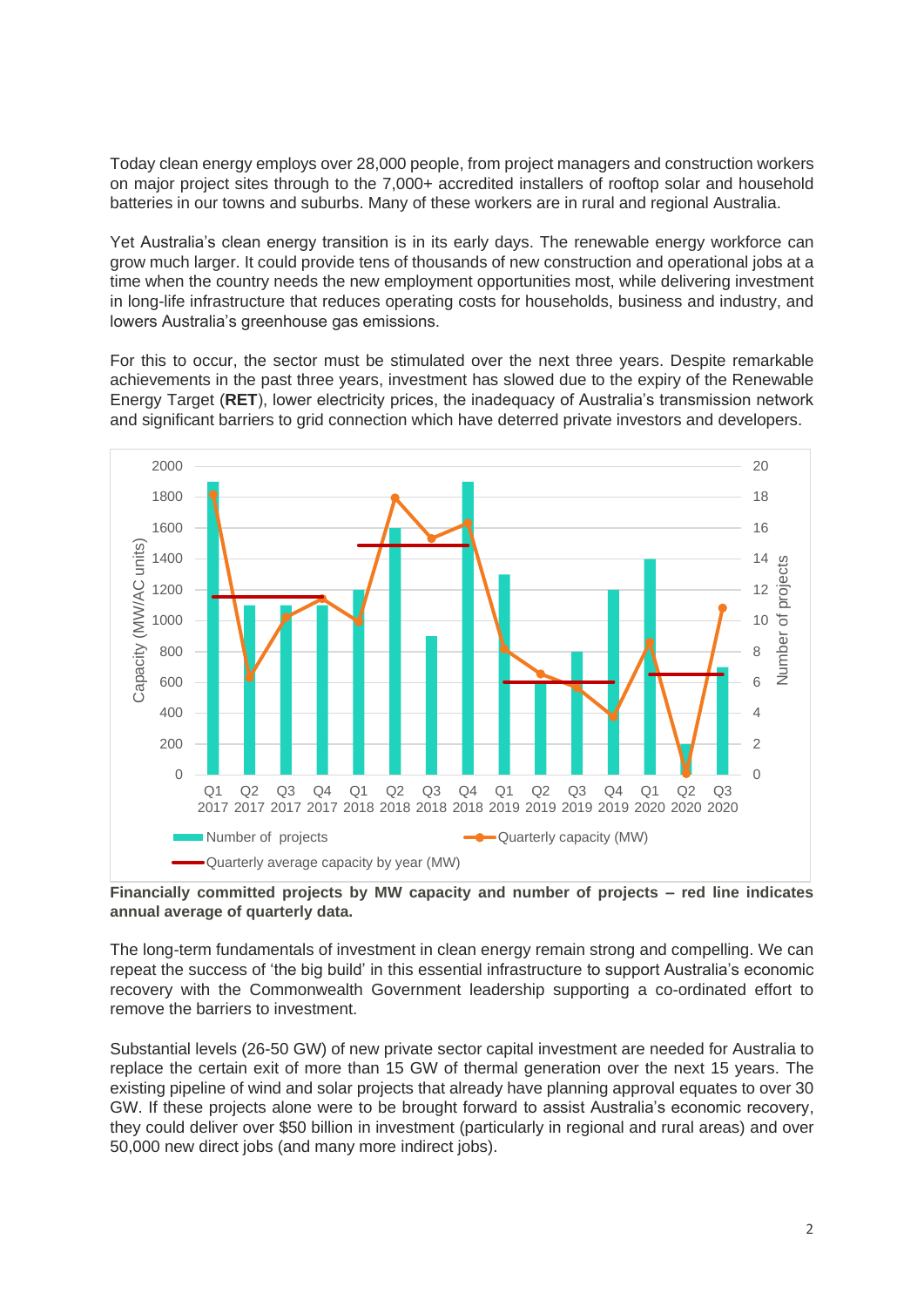Stimulating this investment in the electricity sector could have a much wider benefit to the Australian economy by supporting the competitiveness and expansion of energy-intensive mining, minerals processing and industrial manufacturing – opportunities which have been highlighted as national priorities within the Government's Modern Manufacturing Strategy.

We urge the Australian Government to place the CEC's *A Clean Recovery* proposal at the centre of Australia's economic recovery plan. *[A Clean Recovery](https://assets.cleanenergycouncil.org.au/documents/advocacy-initiatives/A-Clean-Recovery.pdf)* sets out a wide range of measures to unlock pent-up private investment, comprising smart regulatory reform and cost-effective initiatives that place minimal demands on government funding or impost on electricity customers.

## **2. Establish a Hydrogen Co-ordinator-General to drive the delivery of Australia's National Hydrogen Strategy**

The National Hydrogen Strategy established a vision of Australia as a leading exporter of clean hydrogen within the next decade, with 57 associated actions to be delivered by the Australian Government working in collaboration with states and territories.

The economic potential of the sector is large – up to \$26 billion annually in additional GDP and 16,900 new jobs by 2050<sup>1</sup>. However, the delivery of the strategy is suffering from the lack of coordination. A national body could co-ordinate efforts across governments and industry, oversee progress against the delivery of the agreed actions, and ensure that we deliver on our stated objectives.

The potential size of the industry, combined with the size of the task in developing a large-scale industry from scratch, warrants the establishment of a national Hydrogen Co-ordinator-General that can spearhead the collective effort and maintain momentum against the following key areas:

- developing production capacity supported by local demand
- responsive regulation
- international engagement
- innovation and research and development (**R&D**)
- skills and workforce, and
- community confidence.

We encourage the Australian Government to establish and appropriately fund a Hydrogen Coordinator General, supported by a well-resourced team, to ensure that Australia realises its clean hydrogen ambitions.

**3. Fund a package of measures that ensures Australia can deliver the clean energy jobs of the future for Australia and for export to the world**

Systemic issues are creating barriers to the development and growth of the clean energy workforce. A package of measures that focuses specifically on the clean energy workforce is needed in the near-term to support the rapid pace at which renewable energy developments are taking shape and the enormous job creation opportunities that these present.

According to CEC commissioned research, several current and future skills shortages exist in the clean energy sector. At the professional level, Australia's STEM skills deficiency is affecting the clean energy workforce through a shortage of engineers, in particular grid engineers, electrical

<sup>1</sup> Deloitte (2019) *Australian and global hydrogen demand growth scenario analysis*; COAG Energy Council – National Hydrogen Strategy Taskforce, November.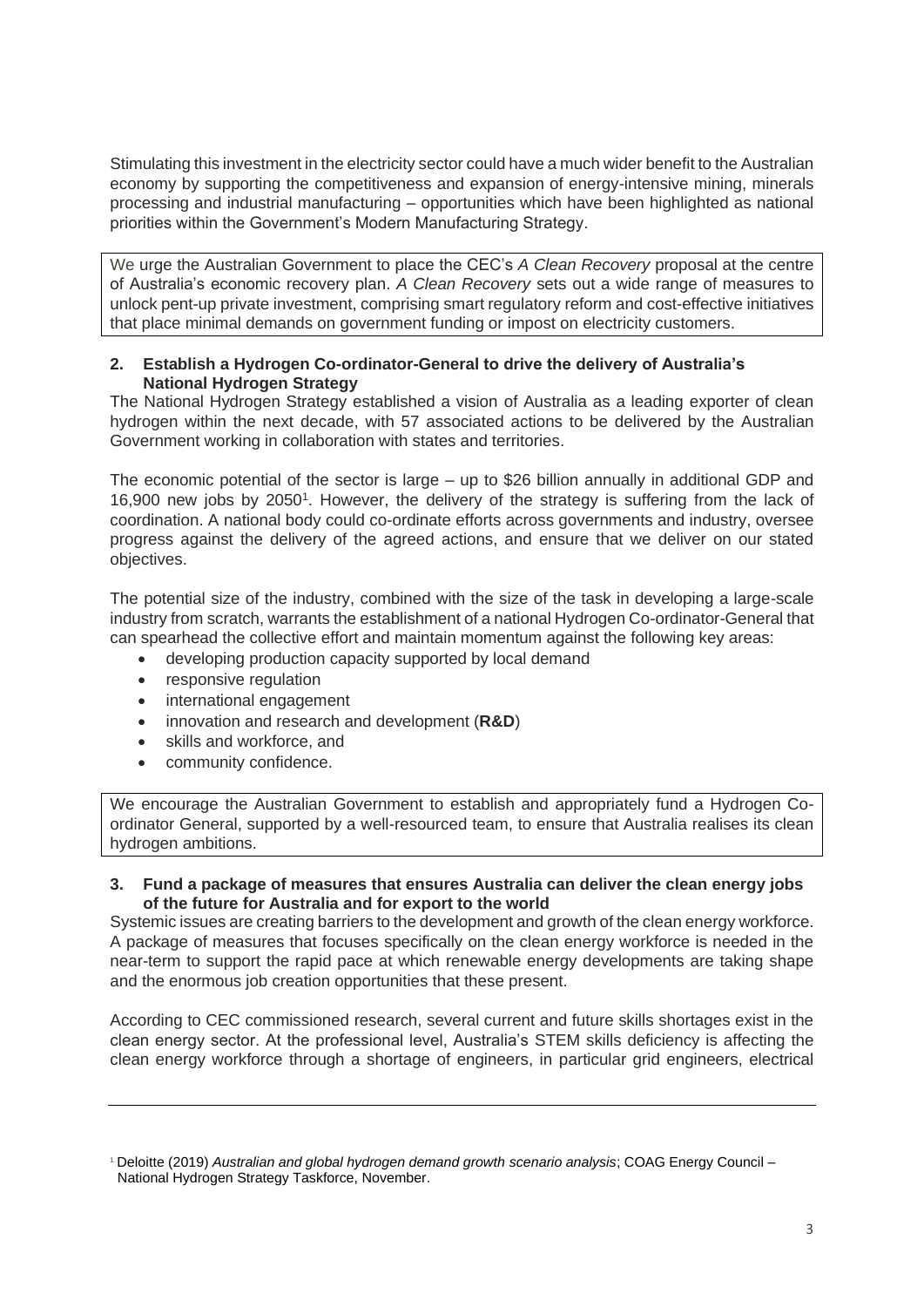engineers and civil engineers. This issue has been exacerbated by COVID-induced border restrictions and is only likely to increase with the growth in renewable energy projects. At the trade level, there exists a misalignment between the needs of renewable energy employers – at both the household and utility-scale – and the offerings of the VET sector. A shortage of electricians with the skills and experience to work in renewable energy is already affecting the workforce, a fifth of these consisting of electricians or electrical trade assistants. Further, by 2035, up to 70 per cent of the clean energy workforce will be needed in remote and regional Australia. A genuine opportunity exists to create employment for regional Australia; however, this will only be possible if necessary training systems are supported.

A package of measures that focusses on the clean energy jobs of the future could address these barriers by targeting specific issues.

Higher Education: The package should seek to increase the number of engineering enrolments in universities. Recent reshaping of the Commonwealth Grants Scheme reduces base funding to engineering subjects, which is likely to drive numbers down. It should also include special funding opportunities for post-graduate studies in engineering fields relevant to clean energy.

Vocational Education and Training: The package should also seek to support VET systems in meeting the needs of the clean energy sector in the near- and medium-term. The CEC is working with registered training organisations (**RTOs**) across Australia to help them build strategies and offerings that meet the needs of the renewable energy sector. The CEC is also working with state governments to ensure that renewable energy training is included on the subsidised lists of courses. However, there is also a role here for the Australian Government to offer a competitive grant scheme for RTOs to finance new equipment, such as electrolysers for fuel cell courses or towers for wind turbine training courses, new licenses for globally recognised training, or to fund market research into the need for certain training types. This would reduce the financial risk for RTOs seeking to establish new offerings in the clean energy space. The scheme should be available to both TAFEs and independent providers with a preference given to regional institutions. The Australian Government could financially support the creation of mobile clean energy RTOs that would travel to regional areas, particularly those located within proposed renewable energy zones, to provide the skills base needed to support new projects. By 2025, more than two thirds of the clean energy workforce could consist of remote and regional Australians if the skills base exists. In the electrical trades many elements of the training cannot be done remotely as they require a physical presence. This puts remote and regional Australians at a disadvantage when there are no local RTOs. The Australian Government can play a role in improving the diversity of students in the clean energy VET system. Grants could be offered for women and other under represented groups to undertake clean energy training. Incentives could also be offered to employers that employ a more diverse workforce.

Evidence-base: Finally, the package should fund and steer research that supports a forwardthinking agenda around clean energy jobs. Energy policy discussions, roadmaps, and modelling should all be accompanied by research into the jobs and skills needed to complement and support those technology visions. In particular, and in the immediate, the Australian Government should fund a suite of research that seeks to understand:

- 1. The size and characteristics of the workforce supporting an Australian hydrogen economy;
- 2. The employment challenges and opportunities of an expanded Australian bioenergy strategy;
- 3. The reskilling needs of moving from thermal energy to renewable energy, natural gas to hydrogen and internal combustion vehicles to electric vehicles;
- 4. The employment challenges and opportunities of developing a green manufacturing industry based on cheap Australian renewable energy;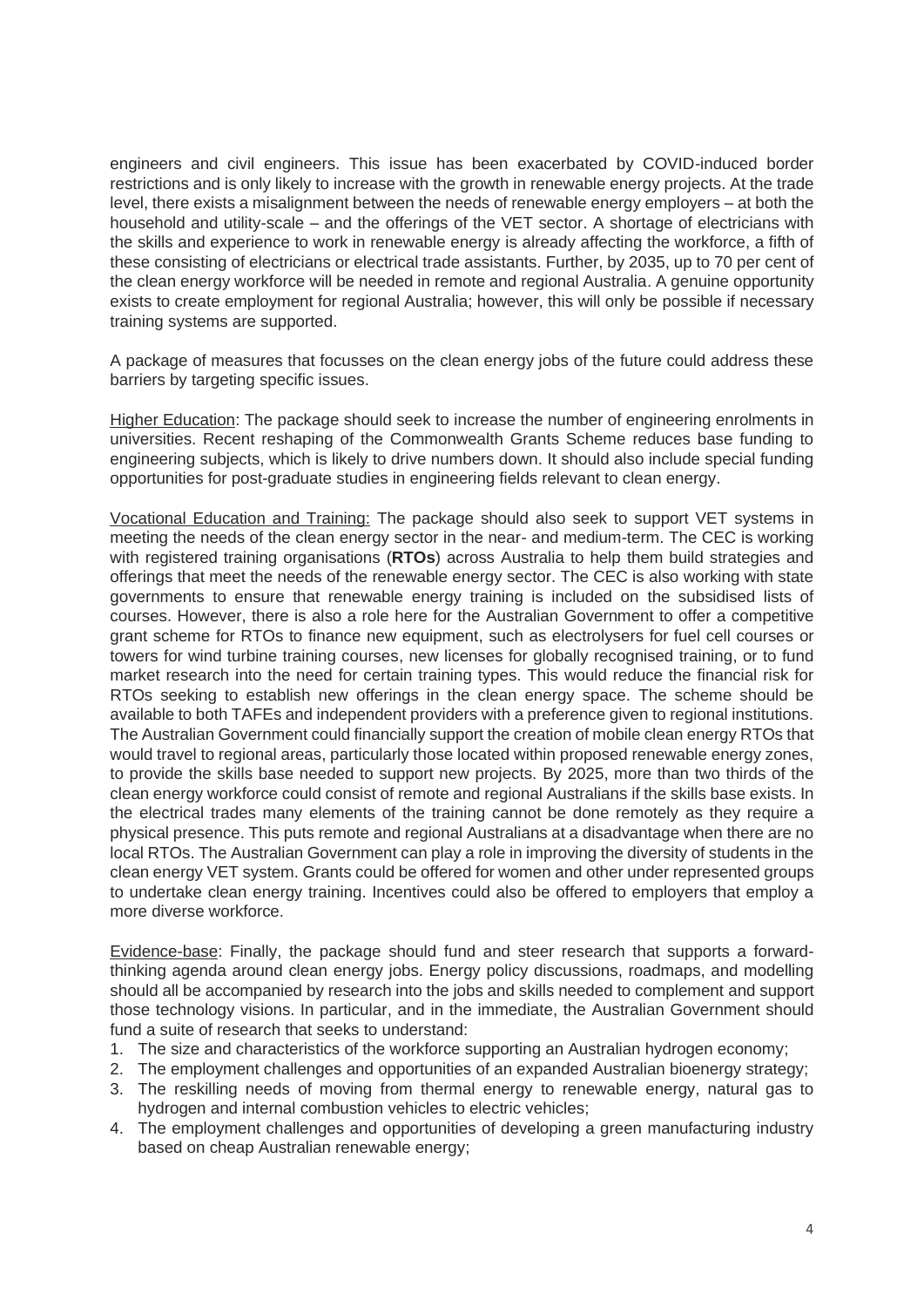- 5. The potential size and location of a strong offshore wind industry and the size and characteristics of the workforce to support it; and
- 6. Employment associated with all AEMO ISP modelling

We recommend that the Australian Government establish a \$50 million package of measures to support the needs of Australia's clean energy workforce and to position Australia as the global leader in clean energy skills.

# **4. Establish a future transmission fund**

The transition to a  $21^{st}$  century energy system requires investment in Australia's transmission network. Without it, new generation investment is stifled, constraining existing generation and resulting in increased risks to energy security and reliability and higher power prices for consumers.

The Australian Energy Market Operator (**AEMO)**'s 2020 Integrated System Plan (**ISP**) identifies a roadmap for transmission investment, including the highest priority transmission projects that have a clear business case to benefit electricity customers in respect to prices, security and reliability of the energy system.

The Commonwealth Government's commitment to funding for early works to progress all major priority transmission projects in the ISP demonstrates the importance of these projects. However, the current Regulatory Investment Test for Transmission (**RIT-T**) remains a challenge and is stalling the ability to deliver these projects quickly. Network service providers and private investors have a strong willingness to own and operate new transmission infrastructure, but the regulatory regime does not provide the level of certainty for substantial and timely financial investment in long lived assets.

The clean energy industry has called for reform for over a decade, particularly to the RIT-T, to accelerate transmission build to the benefit of consumers. Commonwealth Government involvement remains crucial to accelerate these strategic transmission projects to unlock the next wave of renewable energy investment, drive down power prices and deliver an economic and jobs boost through the construction of these transmission projects and related renewable energy projects throughout regional Australia. The Government's Grid Reliability Fund's scope is too broad to provide competitive or concessional finance for transmission – it is intended to support new energy generation, storage and both transmission and distribution infrastructure, including eligible projects shortlisted under the Underwriting New Generation Investments program.

We urge the Government to provide a dedicated capital funding program focused on accelerating a nation-building transmission program. The fund should be available for the ISP's priority projects,<sup>2</sup> which AEMO has estimated would cost approximately \$12.3 billion. The fund could be extended to include all ISP projects, which is estimated to cost approximately \$20.2 billion. As projects are built and costs are recovered, the funding could be recycled to fund subsequent rounds of transmission projects that will build Australia's electricity backbone of the future.

<sup>&</sup>lt;sup>2</sup> I.e. Projects deemed as actionable and actionable with decision rules.